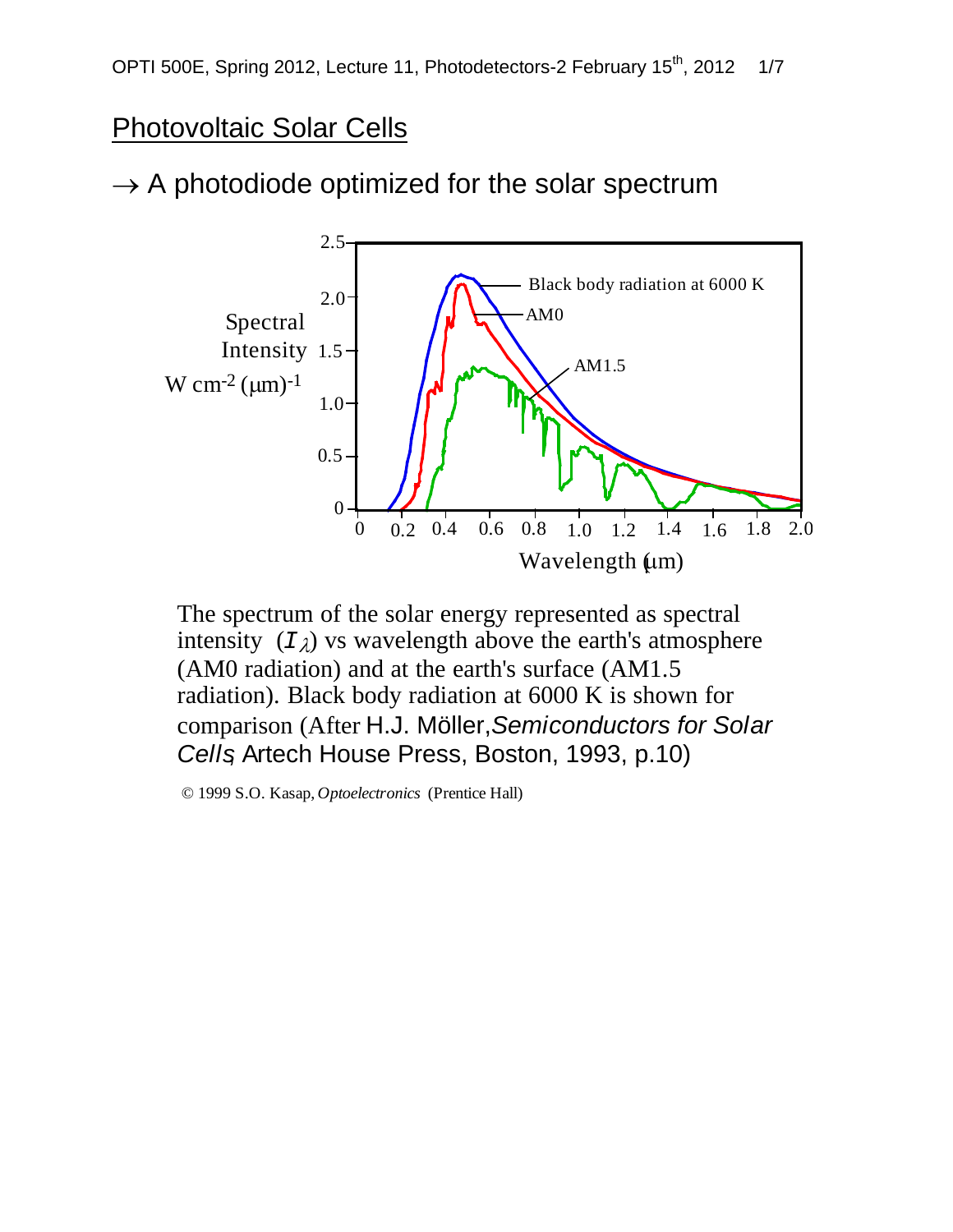## **Photoemissive Photodetectors**

## **The Basic Idea**



Figure 5-1 Photoemissive detection.

#### *From Optical Radiation Detectors, Dereniak and Crowe*

# **Photomultipliers**



Figure 12.1 Photomultiplier tube. Points A, B, C ... at the bottom are connected, respectively, to the A, B, C, ... dynodes at the top.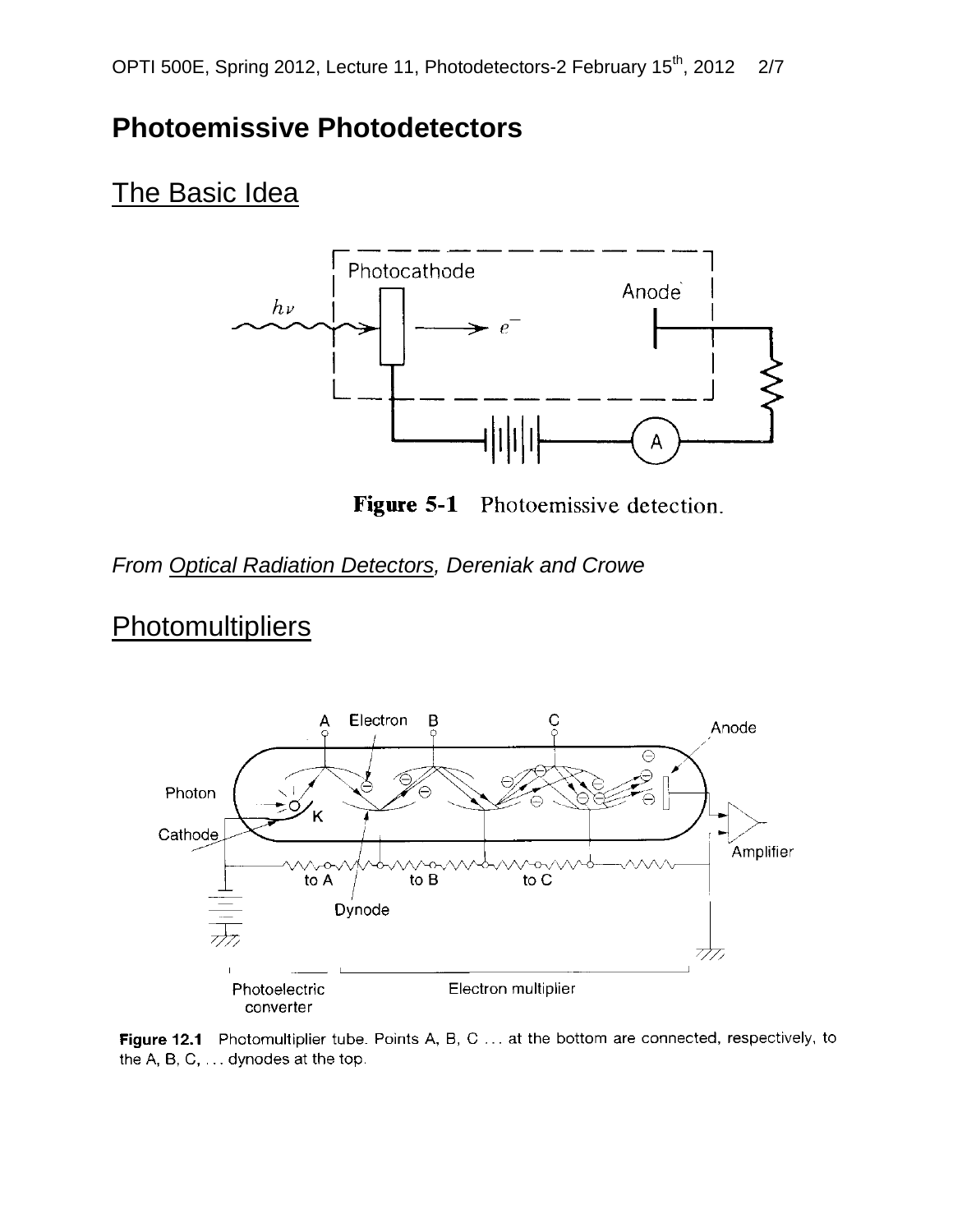### Responsivity:

# Photomultipliers can have very large gain  $G \sim 10^5$ , so the responsivity is also large,  $R \sim 10^4$  Amps/Watt

# Spectral Response: → Visible and near infrared

| Table 5-1            |                     |                                             |                   |
|----------------------|---------------------|---------------------------------------------|-------------------|
| Cathode              | Composition         | $\lambda_{\rm e}$ $(\mu \text{m})^{\alpha}$ | $\eta(\lambda_n)$ |
| $S-1$                | AgOCs               | 0.8                                         | 0.004             |
| "S"                  | Cs <sub>3</sub> Sb  | 0.38                                        | 0.16              |
| $S-10$               | BiAgO Cs            | 0.42                                        | 0.068             |
| $S-11$               | $Cs3Sb-O$           | 0.39                                        | 0.19              |
| "Super" S-11         | $CsSb-O$            | 0.41                                        | 0.23              |
| $S-20$               | $Na2KSb-Cs$         | 0.38                                        | 0.22              |
| Bialkali             | $K_2CsSb$           | 0.38                                        | 0.27              |
| "High Temp" Bialkali | Na <sub>2</sub> KSb | 0.36                                        | 0.21              |

<sup>a</sup> Assumes that a glass window is used.



Figure 5-2 Spectral response of photocathodes.

#### *From Optical Radiation Detectors, Dereniak and Crowe*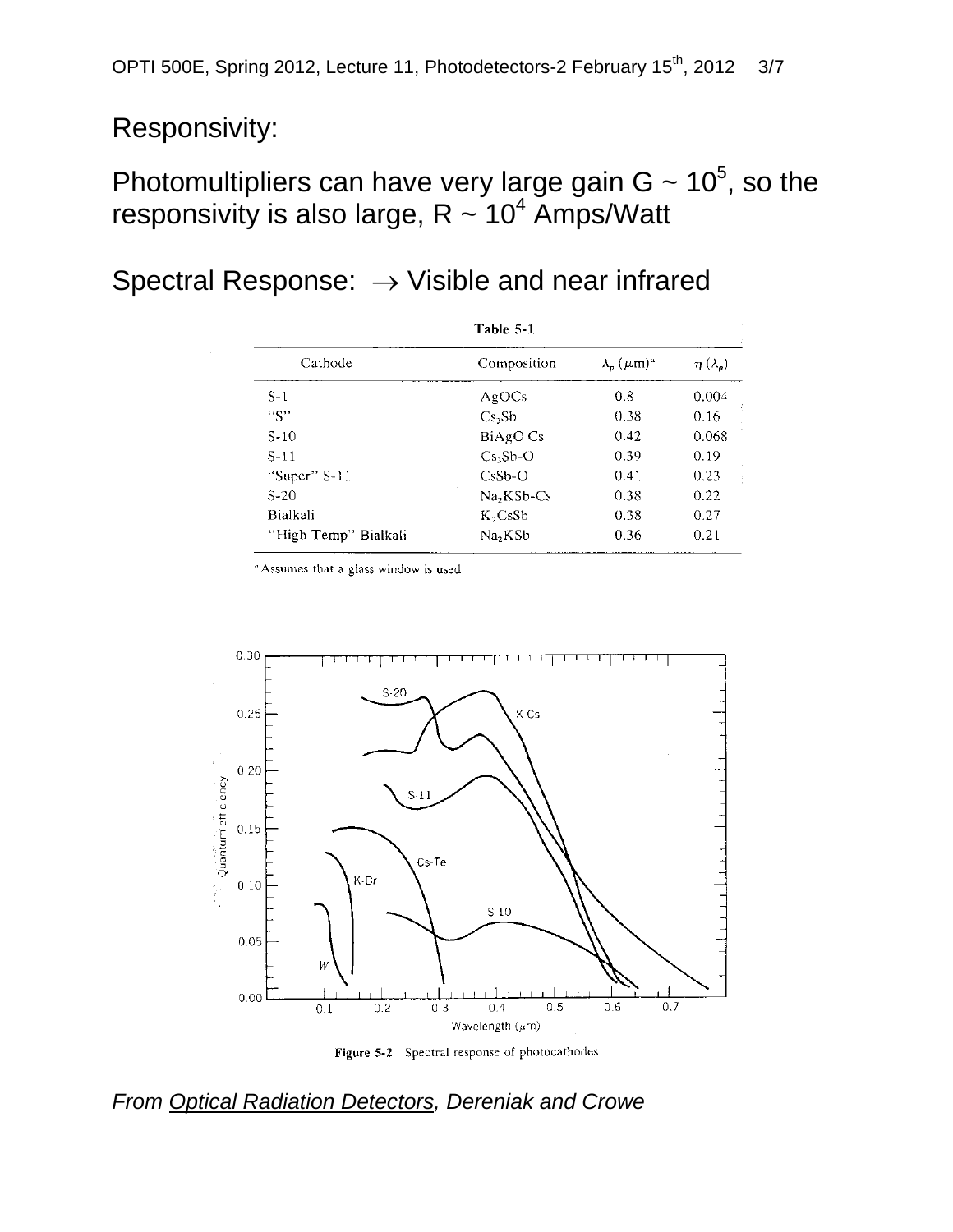Sensitivity:

 $\rightarrow$  Good for very low-level light (commonly used in photoluminescence set-ups)

High gain means photomultipliers can be used to detect individual photons.



Figure 1: Output Pulses from Photomultiplier Tube at Different Light Levels

*From Hamatsu Photomultiplier Handbook*

High gain in the photomultiplier makes the voltage pulses due to individual photons larger than the background noise. Because the photomultiplier is often used for photon counting,  $D^{\dagger}$  values are usually not quoted.

Temporal Response for Photomultipliers:

 $\rightarrow$  ~ 5 nanoseconds, limited by spread in photoelectron transit times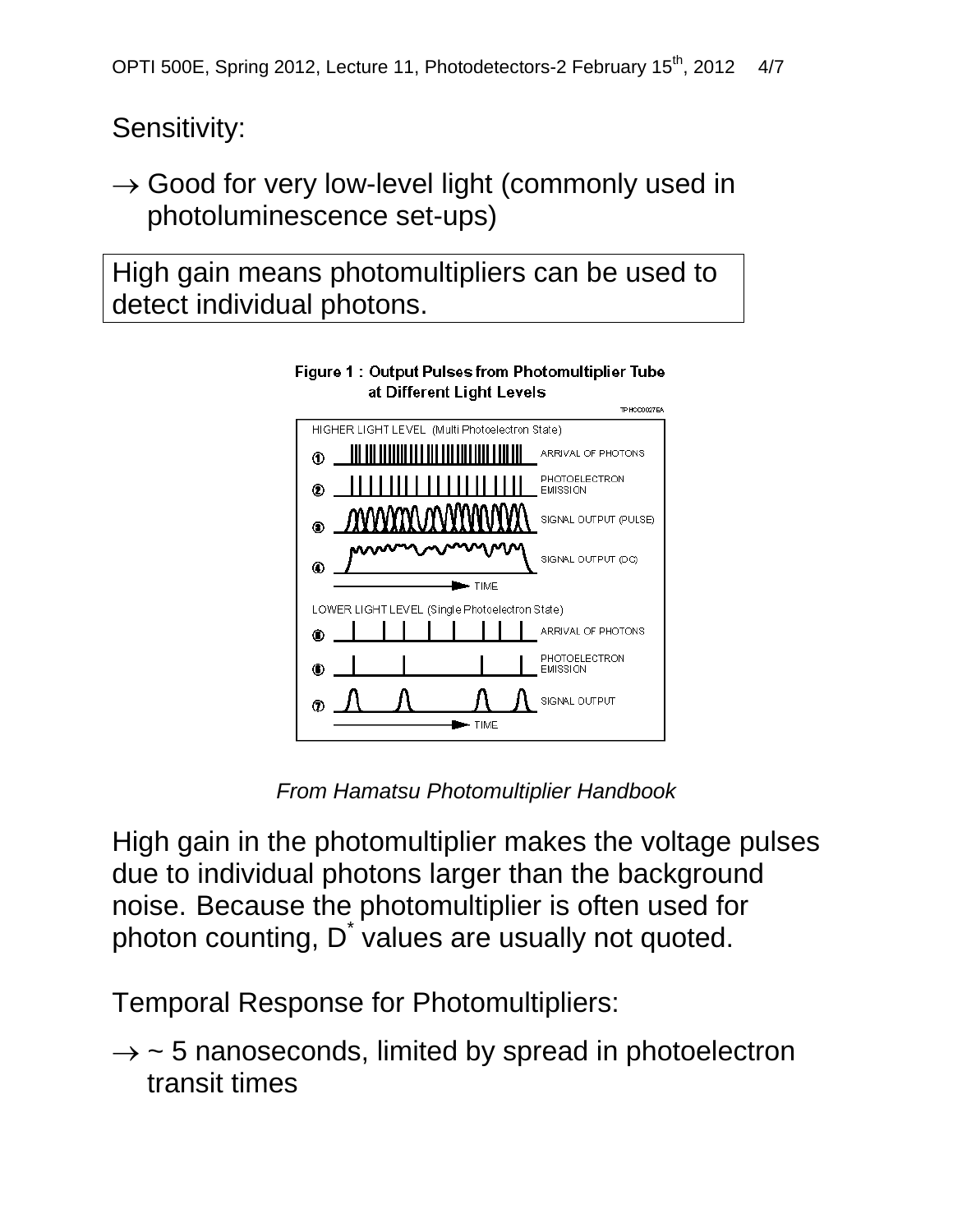

*From Building Scientific Apparatus, Moore et al.*

Time-Resolved Photon Counting:



*From web site of Photonic Solutions PIC.*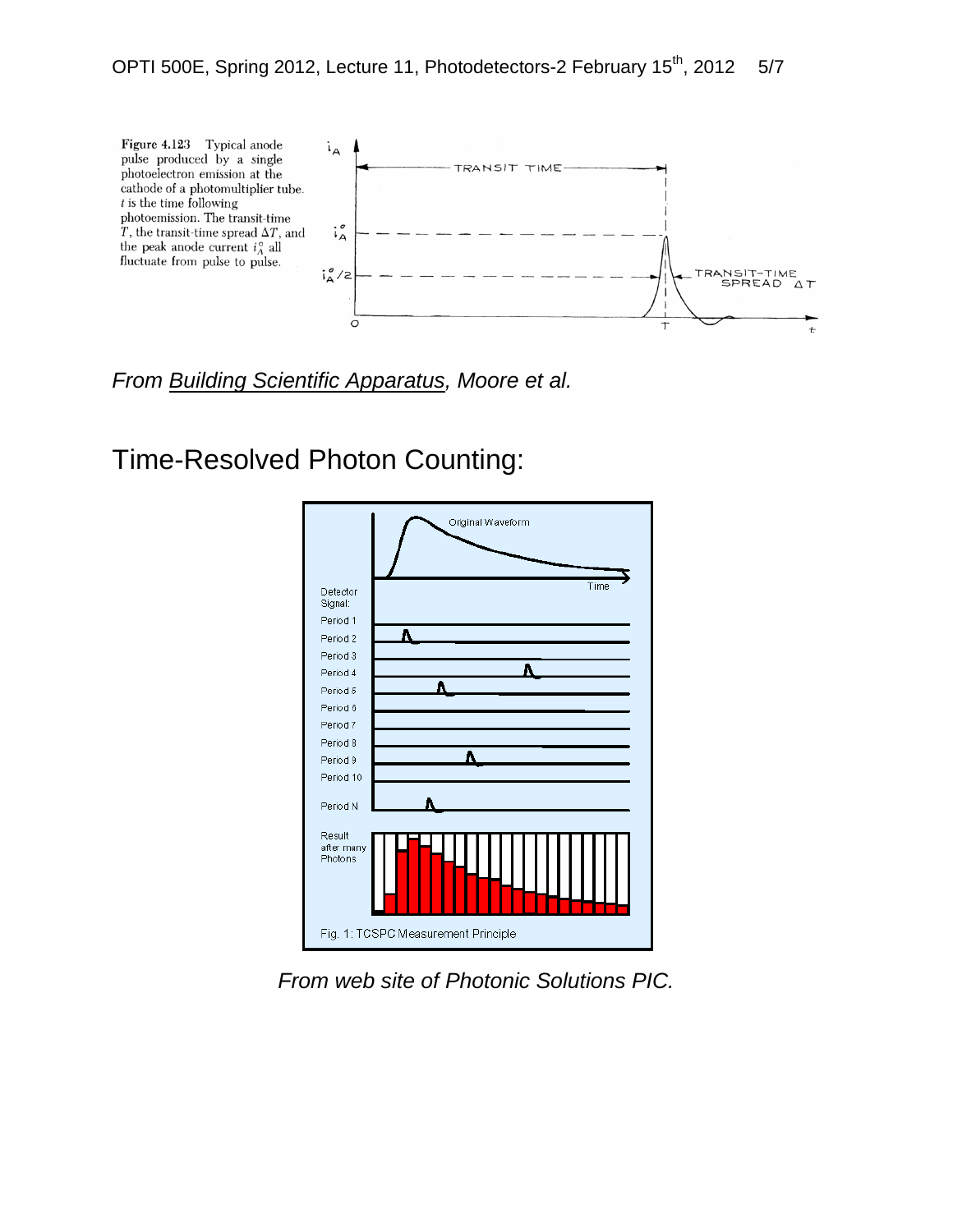Microchannels:

For faster photomultipliers (response time ~ 200 psec) that can be made into arrays use microchannels.



Figure 5-7 Photodetection utilizing microchannel electron gain.

*From Optical Radiation Detectors, Dereniak and Crowe*